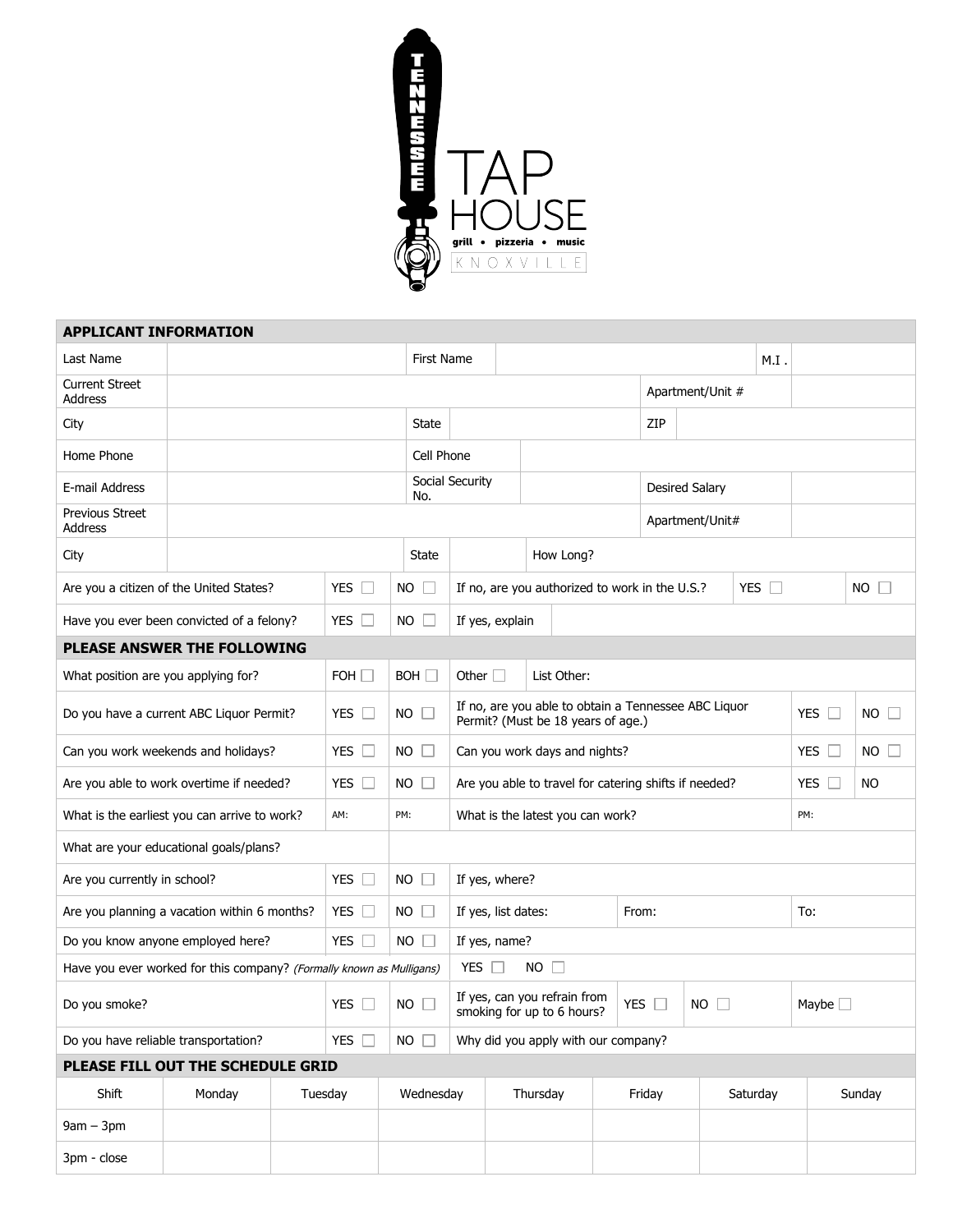| <b>EDUCATION</b>                                                                         |                                                                           |    |                                                          |                   |                     |                                  |                                  |                        |                |               |                                  |             |                                       |  |  |  |  |
|------------------------------------------------------------------------------------------|---------------------------------------------------------------------------|----|----------------------------------------------------------|-------------------|---------------------|----------------------------------|----------------------------------|------------------------|----------------|---------------|----------------------------------|-------------|---------------------------------------|--|--|--|--|
|                                                                                          | High School                                                               |    |                                                          |                   | Address             |                                  |                                  |                        |                |               |                                  |             |                                       |  |  |  |  |
| From                                                                                     |                                                                           | To |                                                          | Did you graduate? |                     | YES $\square$                    |                                  | $NO$ $\Box$            |                | Degree        |                                  |             |                                       |  |  |  |  |
| College                                                                                  |                                                                           |    |                                                          |                   | Address             |                                  |                                  |                        |                |               |                                  |             |                                       |  |  |  |  |
| From                                                                                     | To<br>Did you graduate?                                                   |    |                                                          |                   | YES $\square$       |                                  | <b>NO</b>                        | $\Box$                 | Degree         |               |                                  |             |                                       |  |  |  |  |
| Other                                                                                    |                                                                           |    |                                                          |                   |                     |                                  | Address                          |                        |                |               |                                  |             |                                       |  |  |  |  |
| From                                                                                     | $\Box$<br>Did you graduate?<br>YES $\square$<br><b>NO</b><br>To<br>Degree |    |                                                          |                   |                     |                                  |                                  |                        |                |               |                                  |             |                                       |  |  |  |  |
| <b>MILITARY SERVICE</b>                                                                  |                                                                           |    |                                                          |                   |                     |                                  |                                  |                        |                |               |                                  |             |                                       |  |  |  |  |
| <b>Branch</b><br>From<br>To                                                              |                                                                           |    |                                                          |                   |                     |                                  |                                  |                        |                |               |                                  |             |                                       |  |  |  |  |
|                                                                                          | Rank at Discharge<br>Type of Discharge                                    |    |                                                          |                   |                     |                                  |                                  |                        |                |               |                                  |             |                                       |  |  |  |  |
| If other than honorable, explain                                                         |                                                                           |    |                                                          |                   |                     |                                  |                                  |                        |                |               |                                  |             |                                       |  |  |  |  |
| PREVIOUS EMPLOYMENT                                                                      |                                                                           |    |                                                          |                   |                     |                                  |                                  |                        |                |               |                                  |             |                                       |  |  |  |  |
| Company                                                                                  | Phone                                                                     |    |                                                          |                   |                     |                                  |                                  |                        |                |               |                                  |             |                                       |  |  |  |  |
| <b>Address</b><br>Supervisor                                                             |                                                                           |    |                                                          |                   |                     |                                  |                                  |                        |                |               |                                  |             |                                       |  |  |  |  |
| Job Title                                                                                |                                                                           |    |                                                          |                   |                     |                                  |                                  | <b>Starting Salary</b> | \$             |               |                                  |             | Ending Salary \$                      |  |  |  |  |
| Responsibilities                                                                         |                                                                           |    |                                                          |                   |                     |                                  |                                  |                        |                |               |                                  |             |                                       |  |  |  |  |
| From                                                                                     | Reason for Leaving<br>To                                                  |    |                                                          |                   |                     |                                  |                                  |                        |                |               |                                  |             |                                       |  |  |  |  |
| Did you provide a written notice?                                                        |                                                                           |    |                                                          | YES $\square$     | <b>NO</b><br>$\Box$ | Did you complete<br>your notice? |                                  |                        |                | YES $\square$ | <b>NO</b><br>If no, explain<br>n |             |                                       |  |  |  |  |
|                                                                                          |                                                                           |    |                                                          |                   |                     |                                  |                                  |                        |                |               |                                  |             |                                       |  |  |  |  |
| YES $\square$<br>$NO$ $\Box$<br>May we contact your previous supervisor for a reference? |                                                                           |    |                                                          |                   |                     |                                  |                                  |                        |                |               |                                  |             |                                       |  |  |  |  |
| Company                                                                                  | Phone                                                                     |    |                                                          |                   |                     |                                  |                                  |                        |                |               |                                  |             |                                       |  |  |  |  |
| Address                                                                                  |                                                                           |    |                                                          |                   |                     |                                  |                                  |                        | Supervis<br>or |               |                                  |             |                                       |  |  |  |  |
| Job Title<br><b>Starting Salary</b>                                                      |                                                                           |    |                                                          |                   |                     |                                  |                                  |                        | \$             |               |                                  |             | <b>Ending Salary</b><br>$\frac{1}{2}$ |  |  |  |  |
| Responsibilities                                                                         |                                                                           |    |                                                          |                   |                     |                                  |                                  |                        |                |               |                                  |             |                                       |  |  |  |  |
| From                                                                                     | To<br>Reason for Leaving                                                  |    |                                                          |                   |                     |                                  |                                  |                        |                |               |                                  |             |                                       |  |  |  |  |
| Did you provide a written notice?                                                        |                                                                           |    |                                                          | YES $\square$     | $NO$ $\square$      |                                  | Did you complete<br>your notice? |                        |                | YES $\square$ |                                  |             | NO $\square$<br>If no, explain        |  |  |  |  |
|                                                                                          |                                                                           |    |                                                          |                   |                     |                                  |                                  |                        |                |               |                                  |             |                                       |  |  |  |  |
| YES $\square$<br>$NO$ $\Box$<br>May we contact your previous supervisor for a reference? |                                                                           |    |                                                          |                   |                     |                                  |                                  |                        |                |               |                                  |             |                                       |  |  |  |  |
| Company                                                                                  |                                                                           |    |                                                          |                   |                     |                                  |                                  |                        | Phone          |               |                                  |             |                                       |  |  |  |  |
| Address                                                                                  |                                                                           |    |                                                          |                   |                     |                                  |                                  |                        | Supervis<br>or |               |                                  |             |                                       |  |  |  |  |
| <b>Ending Salary</b><br>Job Title<br><b>Starting Salary</b><br>\$<br>\$                  |                                                                           |    |                                                          |                   |                     |                                  |                                  |                        |                |               |                                  |             |                                       |  |  |  |  |
| Responsibilities                                                                         |                                                                           |    |                                                          |                   |                     |                                  |                                  |                        |                |               |                                  |             |                                       |  |  |  |  |
| From                                                                                     | To<br>Reason for Leaving                                                  |    |                                                          |                   |                     |                                  |                                  |                        |                |               |                                  |             |                                       |  |  |  |  |
| Did you provide a written notice?                                                        |                                                                           |    |                                                          | YES $\square$     | $NO$ $\Box$         |                                  | Did you complete<br>your notice? |                        |                | YES $\square$ |                                  | $NO$ $\Box$ | If no, explain                        |  |  |  |  |
|                                                                                          |                                                                           |    |                                                          |                   |                     |                                  |                                  |                        |                |               |                                  |             |                                       |  |  |  |  |
|                                                                                          |                                                                           |    | May we contact your previous supervisor for a reference? |                   |                     |                                  | YES $\Box$                       |                        | $NO$ $\Box$    |               |                                  |             |                                       |  |  |  |  |